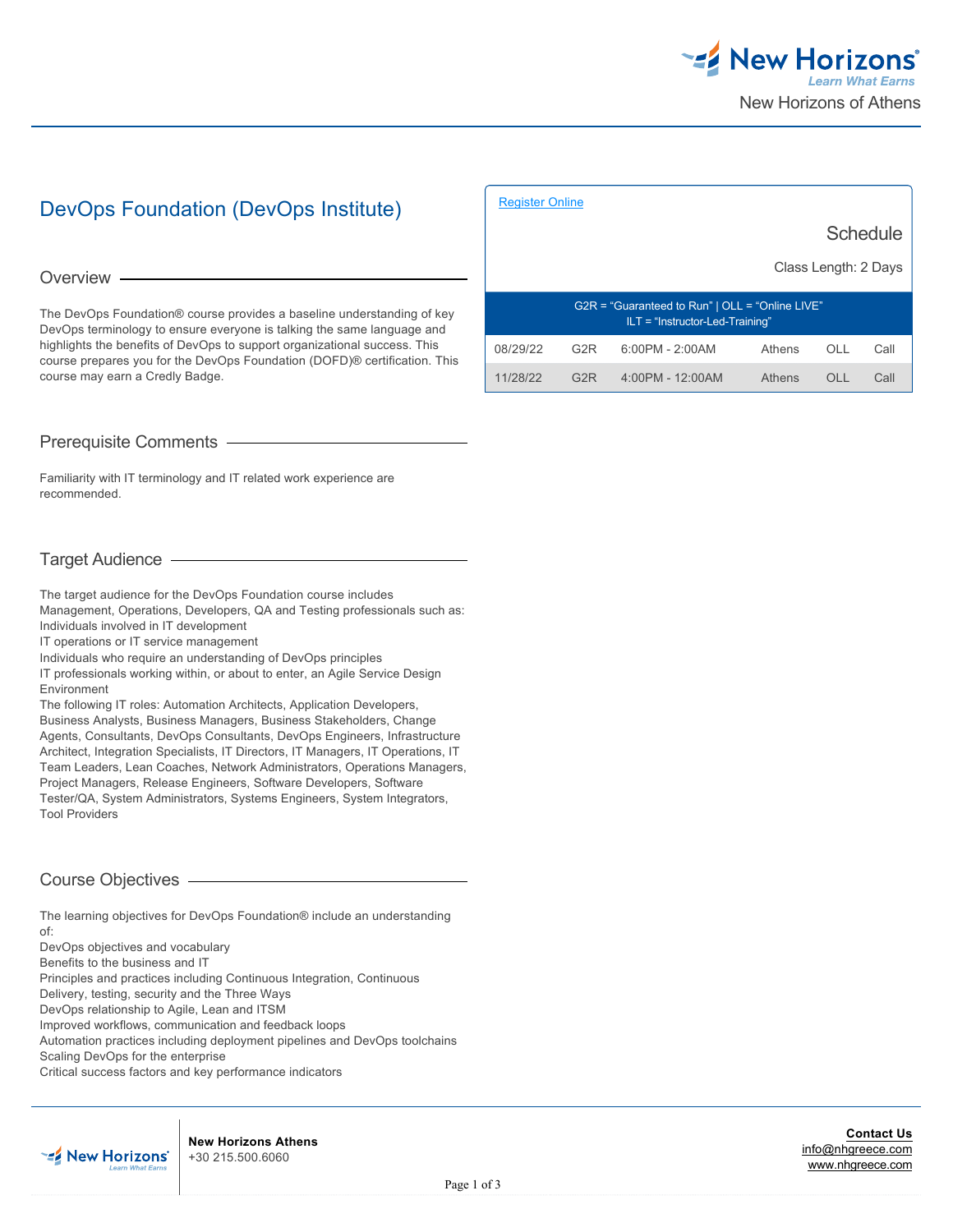

Real-life examples and results

Course Outline

### **1 - Exploring DevOps**

Defining DevOps Why Does DevOps Matter?

## **2 - Core DevOps Principles**

The Three Ways The First Way The Theory of Constraints The Second Way The Third Way Chaos Engineering Learning Organizations

#### **3 - Key DevOps Practices**

Continuous Delivery Site Reliability & Resilience Engineering DevSecOps **ChatOps** Kanban

## **4 - Business and Technology Frameworks**

Agile ITSM Lean Safety Culture Learning Organizations Sociocracy/Holacracy Continuous Funding

## **5 - Culture, Behaviors & Operating Models**

Defining Culture Behavioral Models Organizational maturity models Target Operating Models



**New Horizons Athens** +30 215.500.6060

**Contact Us** [info@nhgreece.com](mailto:info@nhgreece.com) [www.nhgreece.com](http://www.nhgreece.com)